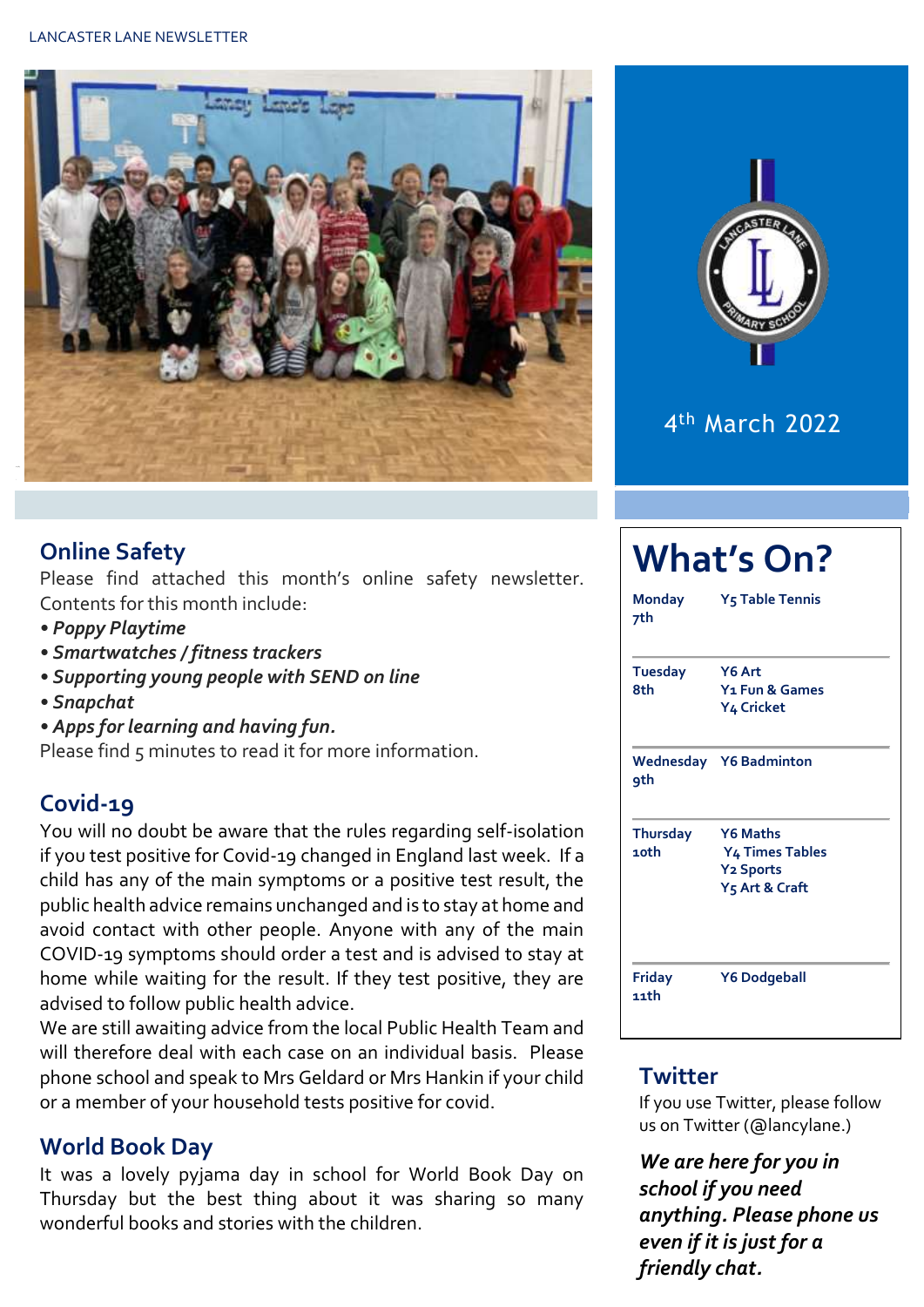

## **Y1 and Y2 PE on Wednesday**

Chorley School Sports are visiting school on Wednesday to carry out a multi skills festival with Y1 and Y2 children. The children in these classes will need to wear their PE kits on Wednesday as well as their usual PE days. Please remember that PE uniform is plain trainers, black bottoms, a white t shirt and a navy sweatshirt – no hoodies please.

## **Ukraine**

You will no doubt be aware of the tragic situation in Ukraine. In school we have decided to talk about this with the children on a class basis so that the teacher is best placed to pitch it appropriately for their class and answer any questions and address any worries they may have.

## **Congratulations**

Congratulations to Miss Marsden who gained her Level 4 TA (advanced practitioner) qualification this week after successfully completing a year's study in her own time to help improve her knowledge to support the children in school. Congratulations from us all.

# **Stoppers and Breakfast Club**

Breakfast Club and Stoppers are always able to meet your childcare needs before or after school. Sessions cost £3.50 and £8.20 respectively and places are booked online [https://lancasterlanecommunityprimaryschool.kid](https://lancasterlanecommunityprimaryschool.kidsclubhq.co.uk/rdr?u=home) [sclubhq.co.uk/rdr?u=home](https://lancasterlanecommunityprimaryschool.kidsclubhq.co.uk/rdr?u=home)

## **PTA Events**

A ParentMail and blue envelope has gone home regarding PTA Mother's Day craft night which is to be held on Thursday, 17th March. Places and payments should be confirmed by next Friday, 11th March.

There will be an Easter bingo evening at 6pm on Thursday, 24th March. Further details will be sent home next week.

#### **Parents' Meetings**

A ParentMail will be sent home next week for you to book an appointment to discuss your child's progress with their teacher at Parents' Evening. These will be held on Wednesday, 30th March.